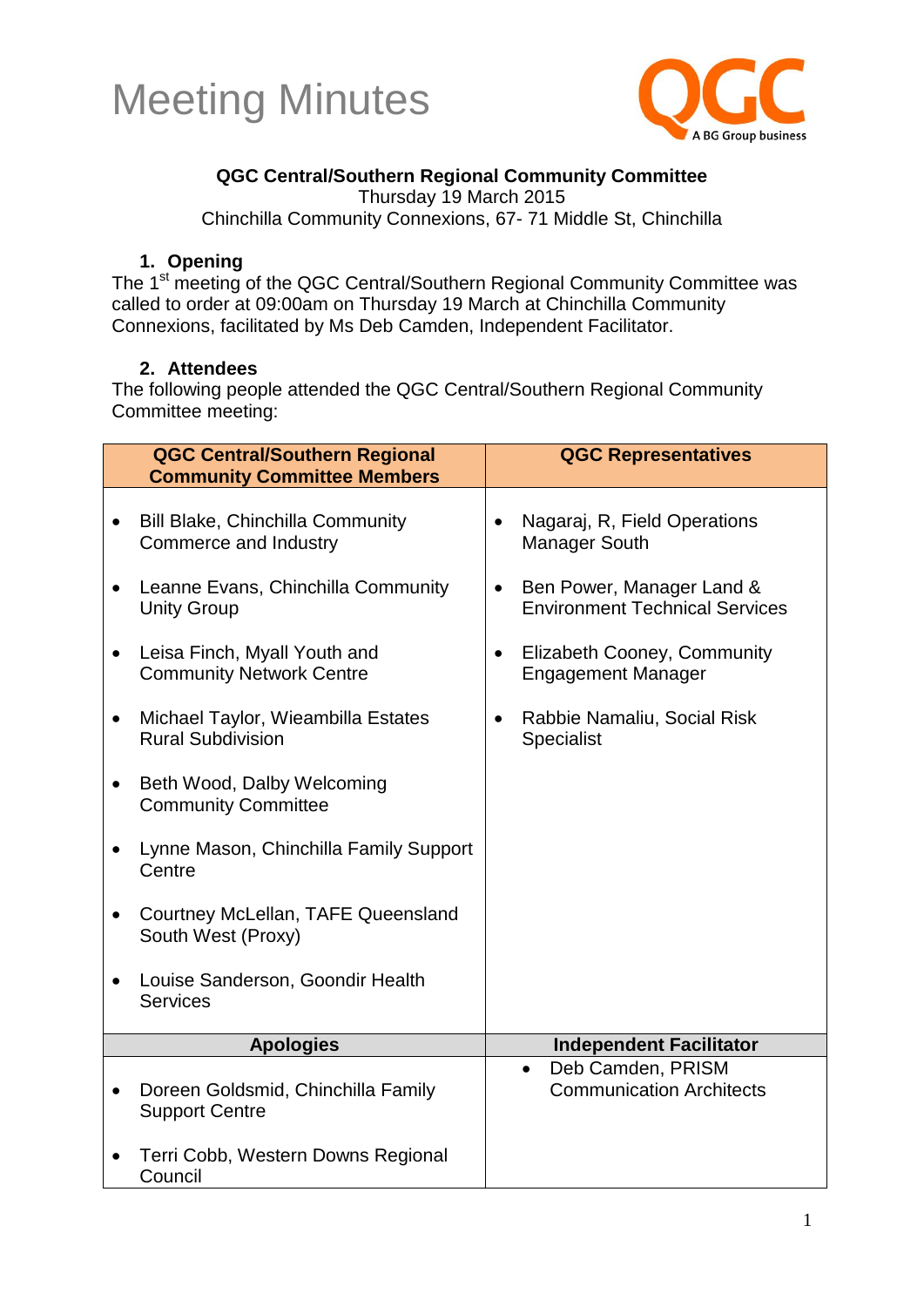

- Dean Russell, Dalby State High School
- Carolyn Tillman, Councillor Western Downs Regional Council
- Kristelle Townsend, QGC, Social Performance Coordinator

#### **3. Meeting agenda**

The following items of business were discussed as per the meeting agenda:

| <b>Agenda item</b>                          | <b>Details</b>                                                                                                                                                                                                                                                                                                                                                                                                                                             |
|---------------------------------------------|------------------------------------------------------------------------------------------------------------------------------------------------------------------------------------------------------------------------------------------------------------------------------------------------------------------------------------------------------------------------------------------------------------------------------------------------------------|
| a. Introductions<br>and meeting<br>overview | Deb Camden gave a broad overview of the meeting format<br>and acknowledged the traditional owners of the land,<br>recognising past and present elders.                                                                                                                                                                                                                                                                                                     |
|                                             | Deb Camden led roundtable introductions of Community<br>Committee members and QGC representatives.                                                                                                                                                                                                                                                                                                                                                         |
|                                             | Elizabeth Cooney provided an overview of the new committee<br>Since<br>the<br>structure.<br>last<br>meetings<br>held<br>in.<br>November/December 2014, QGC called for expressions of<br>interest from the present members of the four Gas Field<br>Community Committees to join two new committees, these<br>being the Northern Regional Community Consultative<br>Committee and the Central/Southern Regional Community<br><b>Consultative Committee.</b> |
|                                             | Many committee members submitted interest to continue<br>however some took the opportunity to resign from the<br>committee due to being long standing members.                                                                                                                                                                                                                                                                                             |
|                                             | From 2015 QGC will convene two regional community<br>committees in the Western Downs (Upstream) and continues<br>to jointly convene the regional LNG community consultative<br>committee in Gladstone.                                                                                                                                                                                                                                                     |
| b. Safety moment                            | Deb Camden invited Committee members to share a safety<br>moment.                                                                                                                                                                                                                                                                                                                                                                                          |
|                                             | Beth Cooney outlined the role of the control room and<br>Integrated Collaboration Environments (ICE) room in<br>providing detailed safety monitoring which QGC has to<br>operate their facilities across all sites.                                                                                                                                                                                                                                        |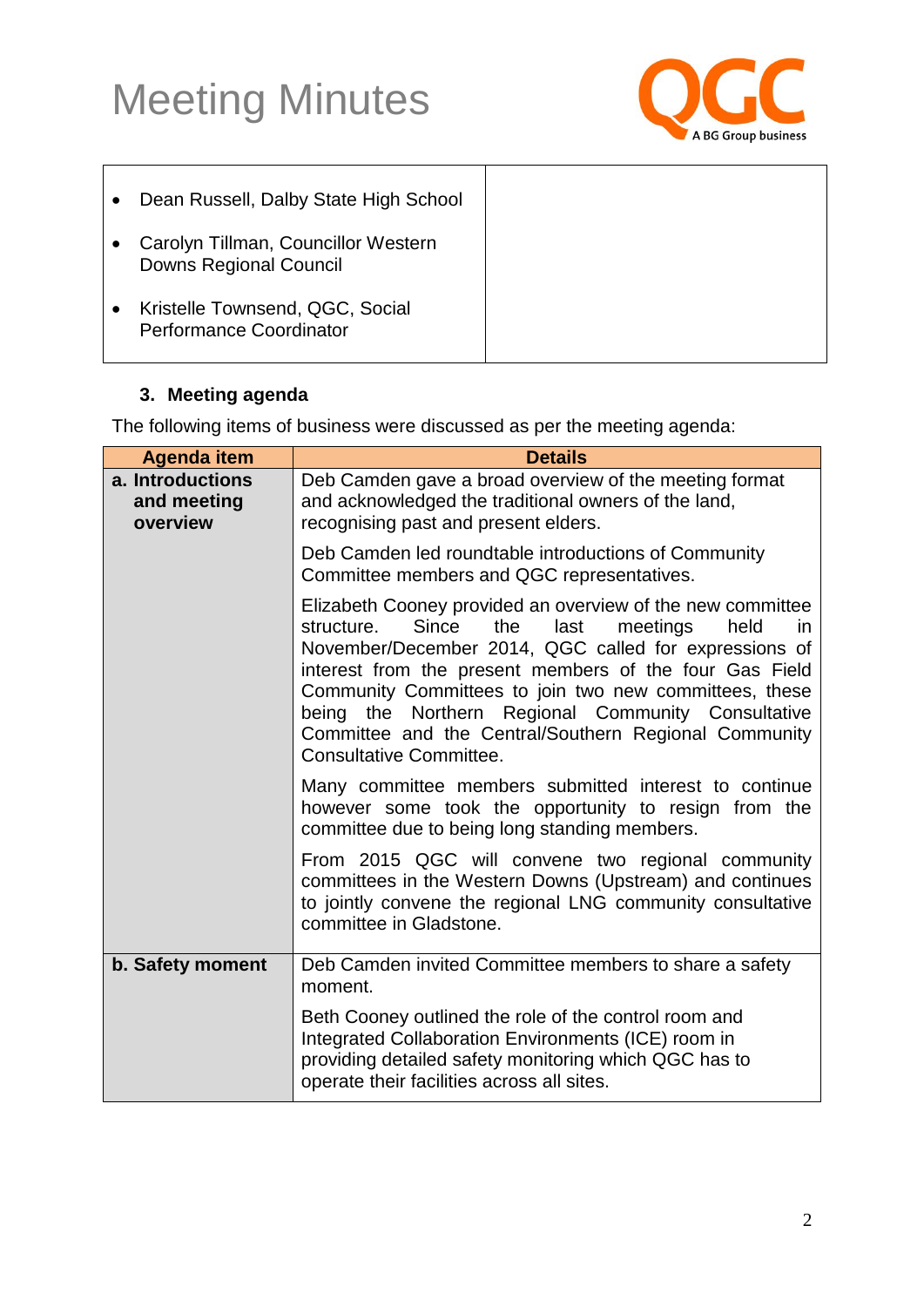

| <b>Agenda item</b>          | <b>Details</b>                                                                                                                                                                                                                                                               |
|-----------------------------|------------------------------------------------------------------------------------------------------------------------------------------------------------------------------------------------------------------------------------------------------------------------------|
| c. Adoption of<br>minutes   | Deb Camden asked the Committee to formally consider the 3<br>December 2014 Central Gas Field Community Committee<br>minutes and asked for suggested changes.                                                                                                                 |
|                             | The 3 December 2014 Central Gas Field Community<br>Committee minutes were adopted.                                                                                                                                                                                           |
|                             | Deb Camden asked the Committee to formally consider the 4<br>December Southern Gas Field Community Committee<br>minutes and asked for suggested changes.                                                                                                                     |
|                             | The 3 December 2014 Southern Gas Field Community<br>Committee minutes were adopted.                                                                                                                                                                                          |
|                             | Deb Camden asked the Committee to formally consider the<br>20 November Regional Gas Field Community Committee<br>minutes and asked for suggested changes.                                                                                                                    |
|                             | The 20 November 2014 Regional Gas Field Community<br>Committee minutes were not adopted due to no members of<br>the previous Regional Community Consultative Committee<br>being present at the meeting. Adoption of these minutes to<br>be carried over at the next meeting. |
| d. Actions from<br>previous | Deb Camden reviewed the actions from the previous meeting.                                                                                                                                                                                                                   |
| meeting                     | <b>New Sewage Facility</b><br>Ben Power explained to the committee that QGC has no<br>specific demand to utilise the new facility.                                                                                                                                           |
|                             | <b>CSIRO Studies - Best Practice information on vegetation</b><br>Queensland Murray Darling Committee to pass on<br>information to QGC's environment team once the study and<br>document has been finalised.                                                                 |
|                             | <b>Rural Property Management Update</b><br>QGC environment team to provide an update on the Rural<br>Property Management Strategy later in the meeting.                                                                                                                      |
|                             | <b>Revised QGC Committee Terms of Reference</b><br>The new Central/South Community Consultative Committee<br>Terms of Reference will be distributed to committee<br>attendees and discussed as an agenda item later in this<br>meeting.                                      |
|                             | <b>Operations Representative</b><br>A QGC Operations representative will now attend meetings to<br>answer and discuss technical queries. The Operations<br>representative presenting at this meeting is Nagaraj – Field<br><b>Operations Manager South.</b>                  |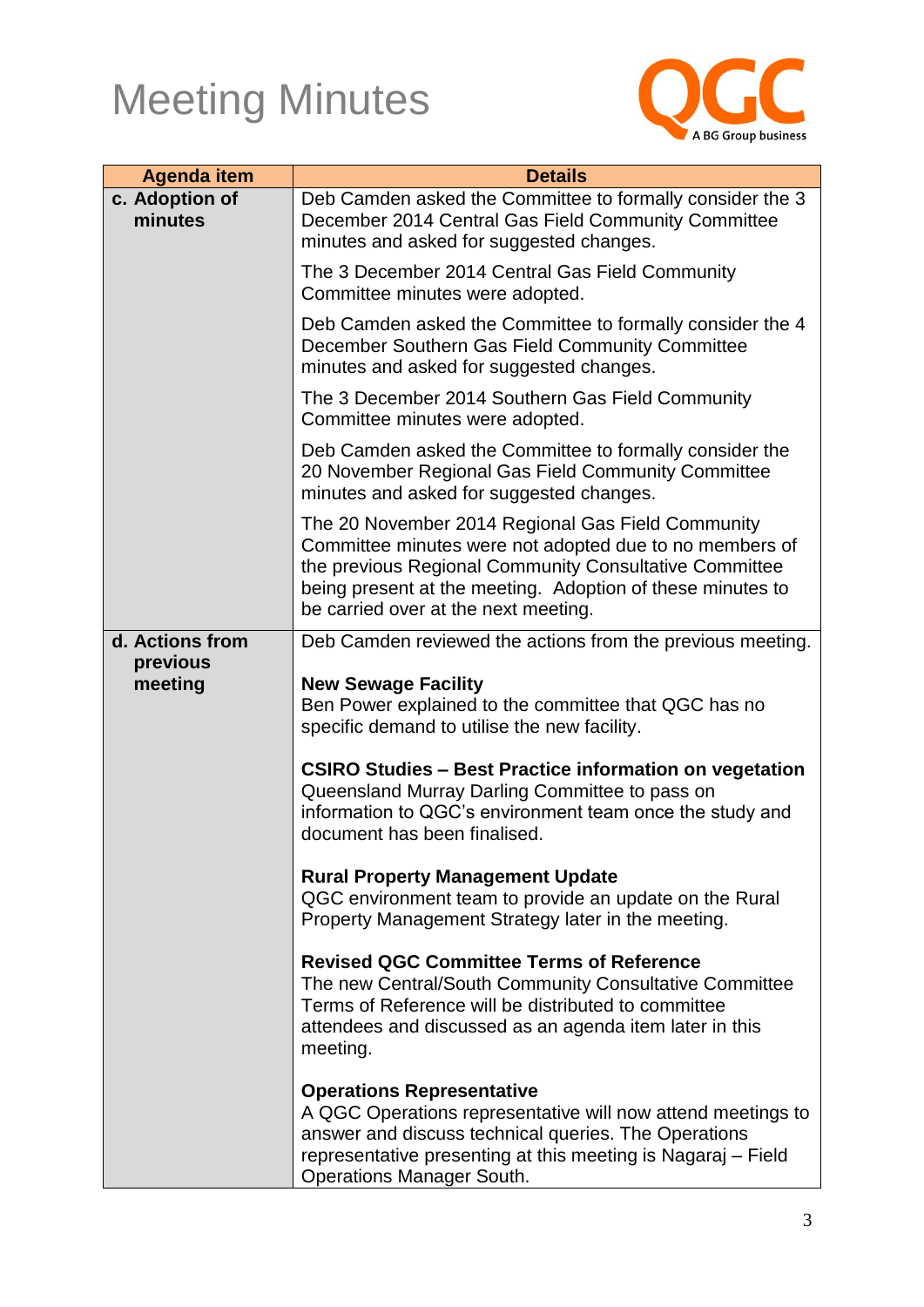

| <b>Agenda item</b> | <b>Details</b>                                                                                                                                                    |
|--------------------|-------------------------------------------------------------------------------------------------------------------------------------------------------------------|
|                    | <b>Decommissioned Well</b><br>Photos and information of decommissioned wells has been<br>incorporated into the QGC slide pack being presented at this<br>meeting. |
|                    | <b>QGC Integrated Housing Strategy</b><br>No further updates are available at present.                                                                            |
|                    | <b>Industrial Salt Management</b><br>Ben Power to provide an update on QGC's approach to salt<br>management later in the meeting.                                 |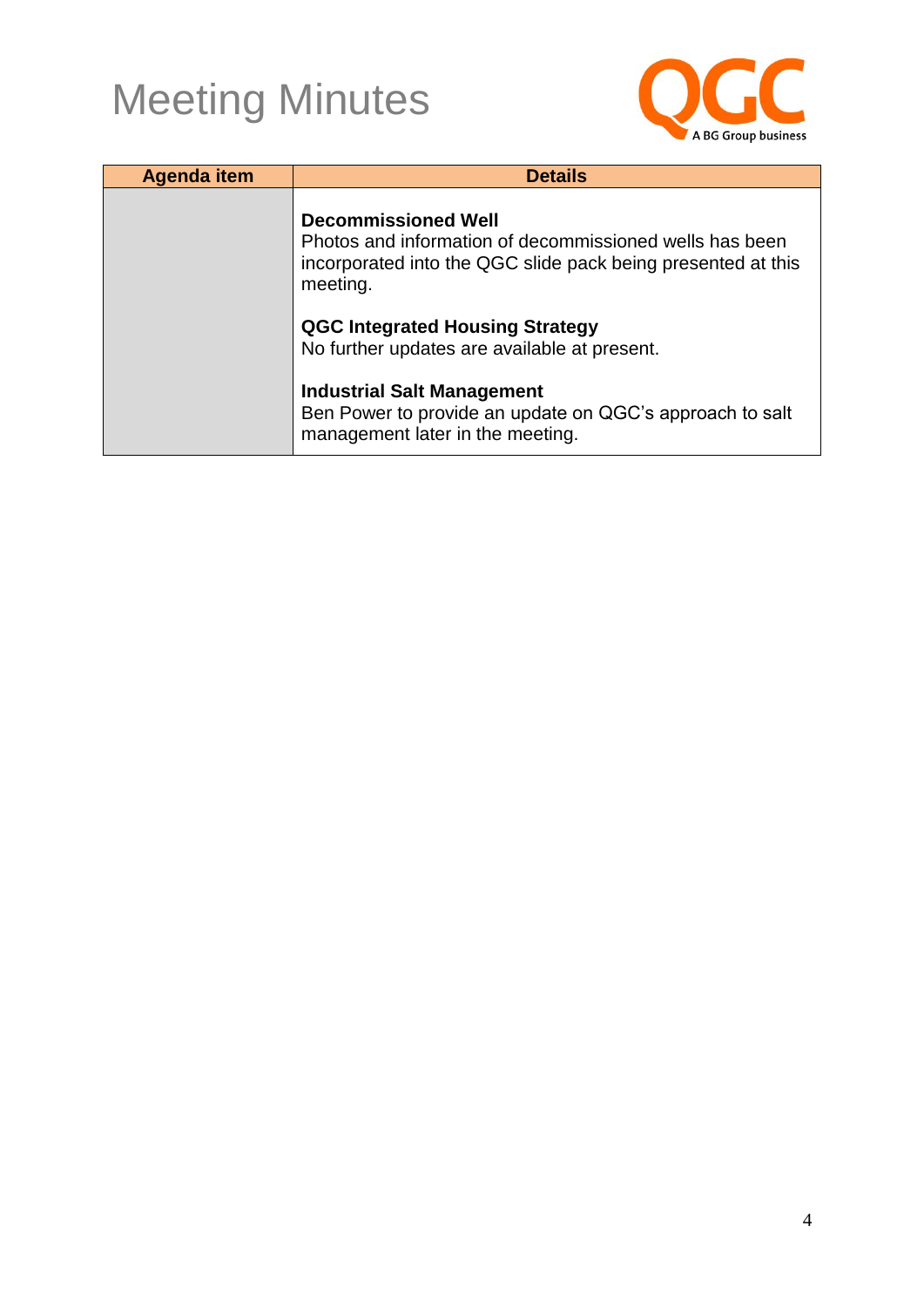

| <b>Agenda item</b>                                           | <b>Details</b>                                                                                                                                                                                                                                                                                                                                              |
|--------------------------------------------------------------|-------------------------------------------------------------------------------------------------------------------------------------------------------------------------------------------------------------------------------------------------------------------------------------------------------------------------------------------------------------|
| e. Community<br>feedback                                     | Deb Camden invited Committee members to share feedback<br>from their networks.                                                                                                                                                                                                                                                                              |
|                                                              | A committee member spoke about the impacts of post-<br>construction accommodation over-supply in the Chinchilla<br>market:<br>• Include reduction of daily rates and low vacancy rates<br>for local providers<br>Reduction in business for real estate agents.                                                                                              |
|                                                              | A committee member said businesses were seeking<br>information about what opportunities existed for local<br>business participation during operations.                                                                                                                                                                                                      |
|                                                              | A committee member said that school enrolments were<br>relatively stable even with year 7's now transitioning to high<br>school, with approximately 520 enrolled at the Chinchilla<br><b>State Primary School.</b>                                                                                                                                          |
|                                                              | A committee member mentioned that due to Miles not being<br>able to host the Local Content Expo, Dalby would now be<br>hosting the event which is scheduled to be held on 30 March<br>2015.                                                                                                                                                                 |
|                                                              | A committee member highlighted concerns from Dalby<br>community members that resource companies should be<br>making greater efforts to ensure employees and contractors<br>were living locally in regional towns.                                                                                                                                           |
|                                                              | A committee member commented on key focus areas that<br>were identified to assist local companies in promoting their<br>capability to better position themselves for opportunities in<br>QGC's supply chain during operations. This included:<br>Demonstrating capability<br>Promoting liveability in the community<br>• Strong support from local council. |
|                                                              | A community member said the general population was being<br>impacted by job losses and limited job opportunities in the<br>region, particularly younger people.                                                                                                                                                                                             |
| f. Review of QGC<br><b>RCCC Terms of</b><br><b>Reference</b> | Elizabeth Cooney provided an overview of the new draft<br>terms of reference for review by the committee. Key<br>discussion points regarding changes to the terms of reference<br>were:                                                                                                                                                                     |
|                                                              | Inclusion of a background summary outlining the                                                                                                                                                                                                                                                                                                             |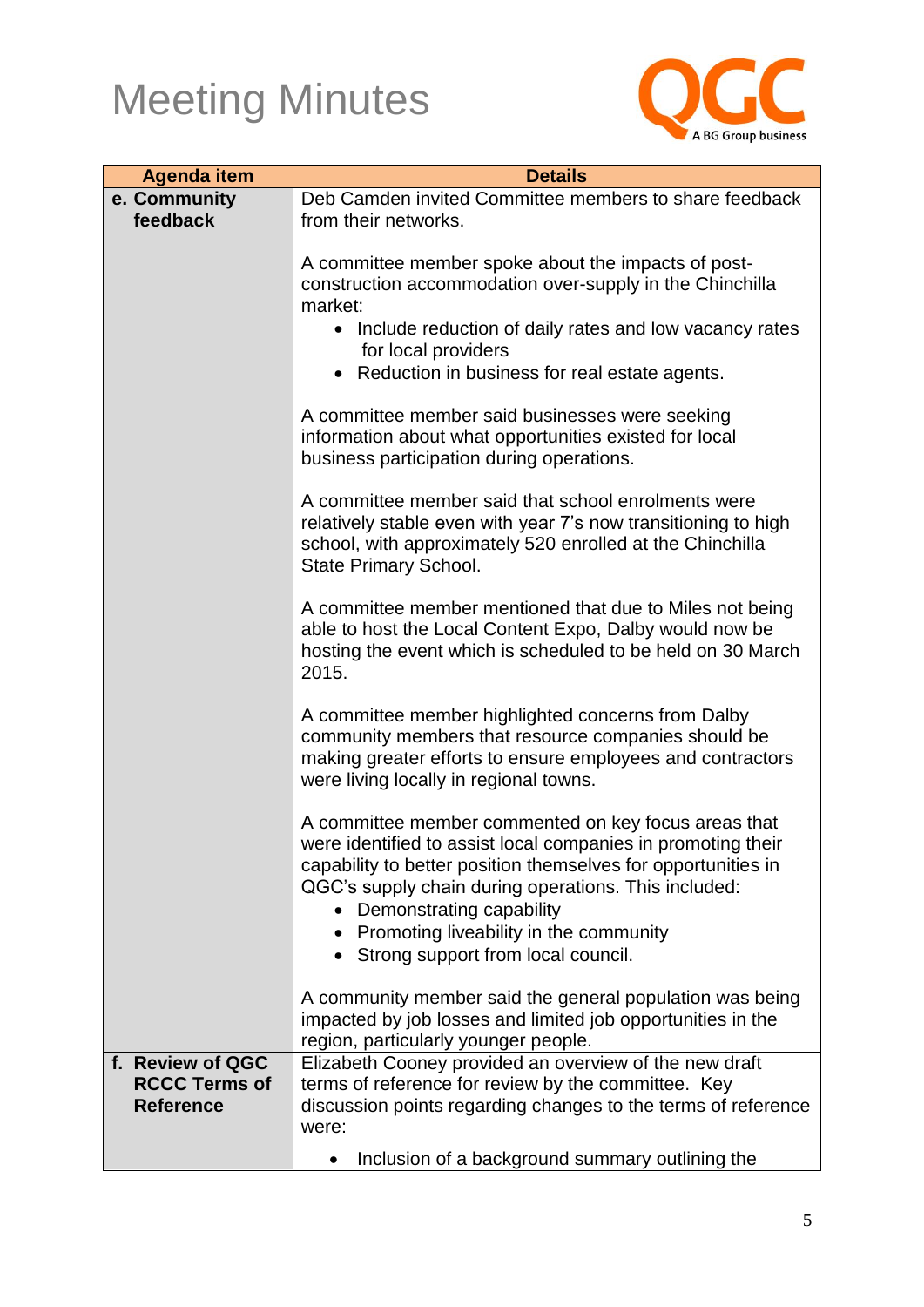

| <b>Agenda item</b> | <b>Details</b>                                                                                                                                                                                         |
|--------------------|--------------------------------------------------------------------------------------------------------------------------------------------------------------------------------------------------------|
|                    | history of the committees in section two.                                                                                                                                                              |
|                    | New names for the committees reflecting the changes<br>$\bullet$<br>to the areas they may represent in section three.                                                                                  |
|                    | Deletion of the point regarding contribution to indictor<br>$\bullet$<br>development in section four, due to this now being<br>completed.                                                              |
|                    | Discussion around possible changes to the maximum<br>$\bullet$<br>number of non-QGC participants on the committee and<br>appropriate timeframe to review committee<br>membership in section five.      |
|                    | Confirmation of appropriate frequency and duration of<br>$\bullet$<br>meetings in section six.                                                                                                         |
|                    | Key changes noted by the committee included:                                                                                                                                                           |
|                    | Section one should be amended to delete "on a variety"<br>of business issues"                                                                                                                          |
|                    | Major towns should be listed and the words<br>$\bullet$<br>'surrounding areas' to be used for other smaller<br>localities.                                                                             |
|                    | Committee members agreed to the new name for the<br>$\bullet$<br>committee being 'Central/Southern Regional<br><b>Community Consultative Committee'</b>                                                |
|                    | Maximum membership should be no more than 12 -<br>$\bullet$<br>15 members as too larger attendance may not provide<br>committee members with as valuable and in-depth<br>discussion from the meetings. |
|                    | It is useful to have a timeframe for review of<br>membership to ensure the balance of social, economic<br>and environmental community representatives on the<br>committee.                             |
|                    | In section four, the committee agreed to the removal of<br>$\bullet$<br>the second point relating to indicator development.                                                                            |
|                    | In section three it may be appropriate to take out<br>"stakeholders from the towns of" and replace with<br>"stakeholders from the areas of".                                                           |
|                    | At present quarterly meetings continue to be adequate.                                                                                                                                                 |
|                    | Generally it was decided that three hour meetings<br>were suitable.                                                                                                                                    |
|                    | A quorum to approve the changes was not required due to<br>the committee not being a decision making body however                                                                                      |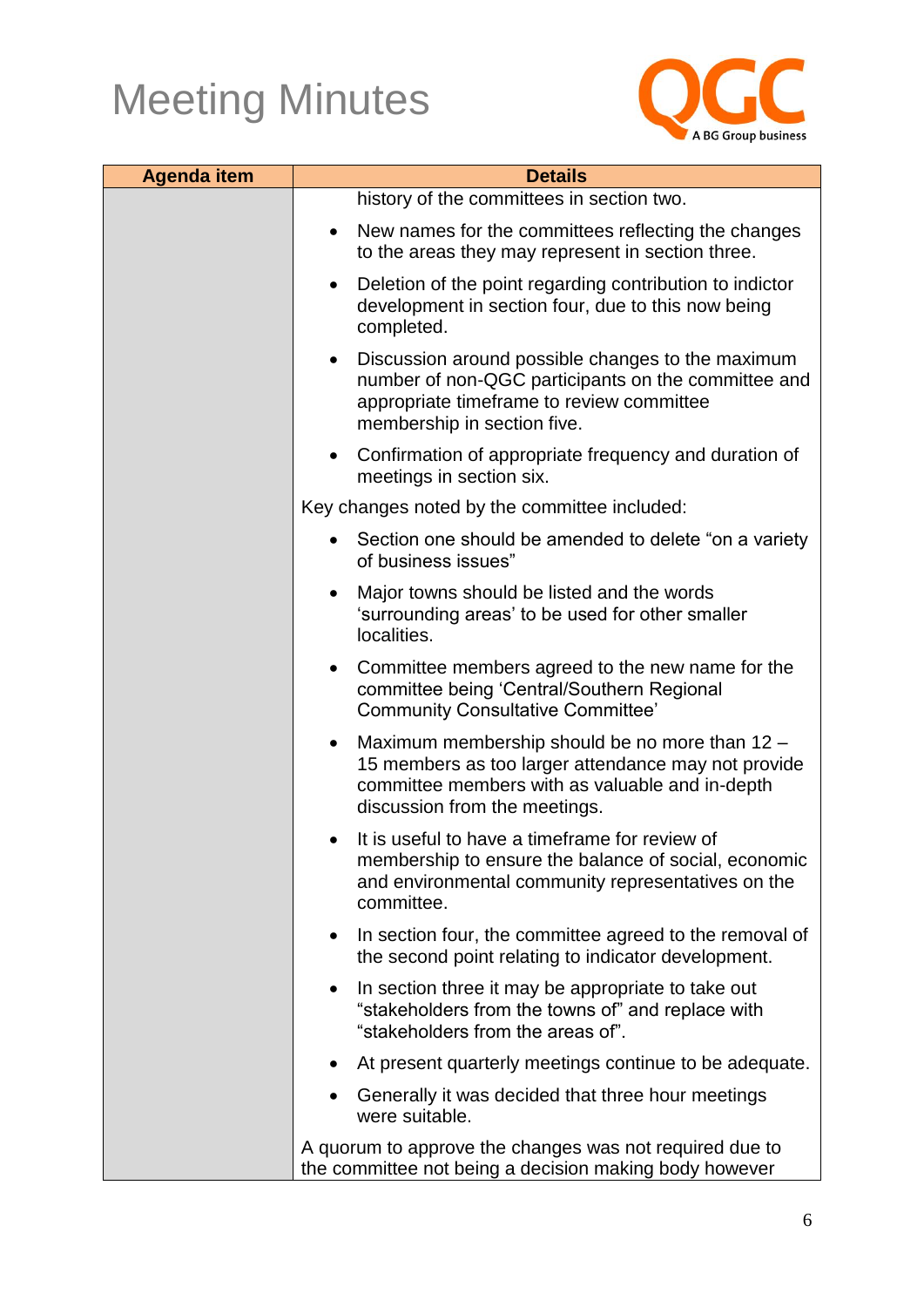

| <b>Agenda item</b> | <b>Details</b>                                                                                                                                                                                                                                                                                                                                                                                                                                                                                                                                                                                                                                                                                                                                                                                                                                                                                                                                                                                                                                                                                                                                                                                                                          |
|--------------------|-----------------------------------------------------------------------------------------------------------------------------------------------------------------------------------------------------------------------------------------------------------------------------------------------------------------------------------------------------------------------------------------------------------------------------------------------------------------------------------------------------------------------------------------------------------------------------------------------------------------------------------------------------------------------------------------------------------------------------------------------------------------------------------------------------------------------------------------------------------------------------------------------------------------------------------------------------------------------------------------------------------------------------------------------------------------------------------------------------------------------------------------------------------------------------------------------------------------------------------------|
|                    | committee members were asked to read the terms of<br>reference before the next meeting and provide any further<br>feedback to Kristelle Townsend, committee secretariat, by 31<br>May 2015. An electronic copy of the minutes could be sent<br>through to committee members on request.                                                                                                                                                                                                                                                                                                                                                                                                                                                                                                                                                                                                                                                                                                                                                                                                                                                                                                                                                 |
|                    | A committee member asked whether the committee would<br>meet if only a few committee members were in attendance.                                                                                                                                                                                                                                                                                                                                                                                                                                                                                                                                                                                                                                                                                                                                                                                                                                                                                                                                                                                                                                                                                                                        |
|                    | Elizabeth Cooney responded that QGC would always hold<br>meetings as scheduled regardless of the attendance however<br>if ongoing attendance was low, the committee would be<br>revised to encourage greater attendance.                                                                                                                                                                                                                                                                                                                                                                                                                                                                                                                                                                                                                                                                                                                                                                                                                                                                                                                                                                                                                |
| g. QGC Update      | Nagaraj, R, Field Operations Manager South, provided the<br>committee with a QCLNG project update. Key points<br>discussed include:                                                                                                                                                                                                                                                                                                                                                                                                                                                                                                                                                                                                                                                                                                                                                                                                                                                                                                                                                                                                                                                                                                     |
|                    | Some key project milestones have occurred since the last<br>meetings in November/December 2014. These include:                                                                                                                                                                                                                                                                                                                                                                                                                                                                                                                                                                                                                                                                                                                                                                                                                                                                                                                                                                                                                                                                                                                          |
|                    | <b>Sale of the QCLNG Pipeline</b><br>The QCLNG pipeline sale agreement to APA Group<br>was announced in early December 2014.<br>The deal will be finalised in coming months. QGC will<br>$\bullet$<br>remain operator of the pipeline for another 12 months<br>from then, and following this APA Group has the option<br>to take over operatorship of the pipeline.<br>QGC's rights to use the pipeline will remain<br>$\bullet$<br>unchanged, although QGC will pay a tariff to APA to<br>use it.<br>APA Group is the largest owner/operator of pipelines in<br>Australia. The deal is worth approximately \$5 billion.<br><b>First LNG Production</b><br>First LNG production began from Train 1 of the two-<br>train facility just before Christmas 2014.<br>Gas to the facility is being supplied from the Ruby Jo<br>Central Processing Plant (CPP) about 40km east of<br>Tara and the Bellevue CPP just south-east of Miles.<br>First cargo departed QCLNG on 5 January 2015 and<br>was transported to Singapore.<br>The eighth vessel visited the facility in the first week of<br>March. The next planned vessel will be immediately<br>after the current two week shutdown that is part of the<br>usual commissioning process. |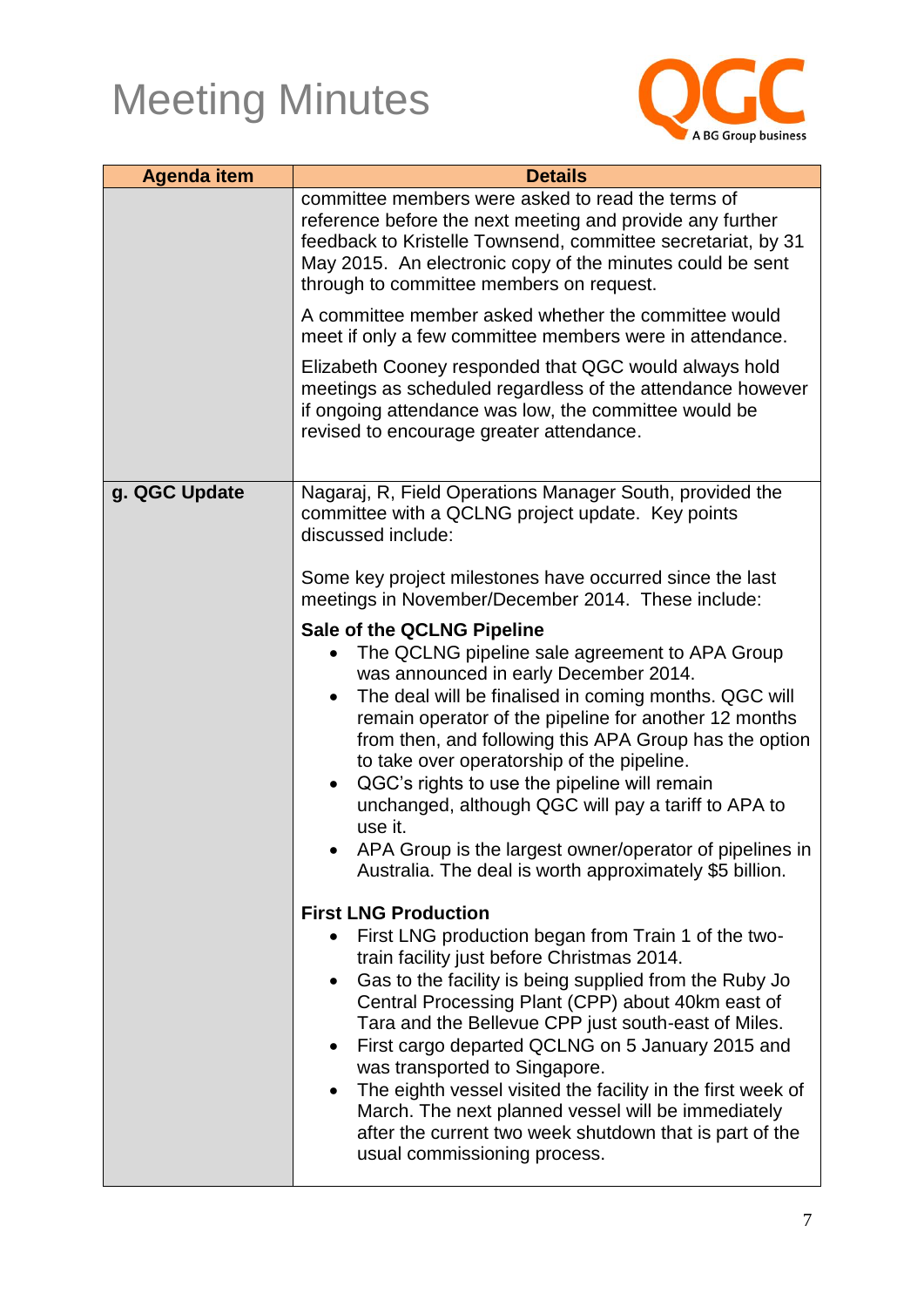

| Further information and updates were provided on the project.<br>Key points include:<br><b>LNG Shipping Routes</b><br>Extensive preparations have been made for the start of<br>LNG shipping, with the protection of the Great Barrier<br>Reef central to these plans.<br>QGC's Liquefied Natural Gas (LNG) plant is at the<br>$\bullet$<br>southern end of the Great Barrier Reef world heritage<br>area which is one of the most protected and regulated<br>waterways in the world.<br>BG Group vessels will follow internationally approved<br>$\bullet$<br>routes, which track outside the reef unless otherwise<br>directed by authorities during inclement weather.<br>Movement through the Great Barrier Reef Marine Park<br>$\bullet$<br>is strictly regulated and monitored by the marine<br>authorities using the Great Barrier Reef and Torres<br>Strait Vessel Traffic Service (REEFVTS).<br>As an additional measure QGC instructs our vessels to<br>avoid the southern areas of the reef by travelling about<br>110 nautical miles south of the standard shipping route<br>when entering and leaving Gladstone Harbour.<br>When we are operating at production plateau in 2016,<br>$\bullet$<br>it will take about 24hrs to load an LNG carrier.<br>A committee asked about the Hub in Singapore.<br>Nagaraj explained that the hub in Singapore was a trading<br>hub and not necessarily the final destination of the gas<br>exported from Curtis Island, although Singapore also bought<br>some gas from QGC. |
|-------------------------------------------------------------------------------------------------------------------------------------------------------------------------------------------------------------------------------------------------------------------------------------------------------------------------------------------------------------------------------------------------------------------------------------------------------------------------------------------------------------------------------------------------------------------------------------------------------------------------------------------------------------------------------------------------------------------------------------------------------------------------------------------------------------------------------------------------------------------------------------------------------------------------------------------------------------------------------------------------------------------------------------------------------------------------------------------------------------------------------------------------------------------------------------------------------------------------------------------------------------------------------------------------------------------------------------------------------------------------------------------------------------------------------------------------------------------------------------------------------------------------------|
|                                                                                                                                                                                                                                                                                                                                                                                                                                                                                                                                                                                                                                                                                                                                                                                                                                                                                                                                                                                                                                                                                                                                                                                                                                                                                                                                                                                                                                                                                                                               |
|                                                                                                                                                                                                                                                                                                                                                                                                                                                                                                                                                                                                                                                                                                                                                                                                                                                                                                                                                                                                                                                                                                                                                                                                                                                                                                                                                                                                                                                                                                                               |
|                                                                                                                                                                                                                                                                                                                                                                                                                                                                                                                                                                                                                                                                                                                                                                                                                                                                                                                                                                                                                                                                                                                                                                                                                                                                                                                                                                                                                                                                                                                               |
|                                                                                                                                                                                                                                                                                                                                                                                                                                                                                                                                                                                                                                                                                                                                                                                                                                                                                                                                                                                                                                                                                                                                                                                                                                                                                                                                                                                                                                                                                                                               |
|                                                                                                                                                                                                                                                                                                                                                                                                                                                                                                                                                                                                                                                                                                                                                                                                                                                                                                                                                                                                                                                                                                                                                                                                                                                                                                                                                                                                                                                                                                                               |
|                                                                                                                                                                                                                                                                                                                                                                                                                                                                                                                                                                                                                                                                                                                                                                                                                                                                                                                                                                                                                                                                                                                                                                                                                                                                                                                                                                                                                                                                                                                               |
|                                                                                                                                                                                                                                                                                                                                                                                                                                                                                                                                                                                                                                                                                                                                                                                                                                                                                                                                                                                                                                                                                                                                                                                                                                                                                                                                                                                                                                                                                                                               |
| A committee member asked gas prices were linked to oil<br>prices and whether QGC could foresee gas prices being<br>independent to oil prices in the future.                                                                                                                                                                                                                                                                                                                                                                                                                                                                                                                                                                                                                                                                                                                                                                                                                                                                                                                                                                                                                                                                                                                                                                                                                                                                                                                                                                   |
| Nagaraj explained that gas prices are often indexed to oil<br>prices due to the fact that it is considered an alternate fuel to<br>oil.                                                                                                                                                                                                                                                                                                                                                                                                                                                                                                                                                                                                                                                                                                                                                                                                                                                                                                                                                                                                                                                                                                                                                                                                                                                                                                                                                                                       |
| <b>Exports from Curtis Island</b>                                                                                                                                                                                                                                                                                                                                                                                                                                                                                                                                                                                                                                                                                                                                                                                                                                                                                                                                                                                                                                                                                                                                                                                                                                                                                                                                                                                                                                                                                             |
| In 2016 we expect to reach peak production, resulting<br>in up to 120 shipments of LNG a year.<br>The cargo will be delivered to BG customers in<br>Singapore, Japan, India and China as well as<br>customers in Taiwan and Korea.<br>The China National Offshore Oil Corporation (CNOOC)<br>is a foundation partner of QCLNG, holding an equity                                                                                                                                                                                                                                                                                                                                                                                                                                                                                                                                                                                                                                                                                                                                                                                                                                                                                                                                                                                                                                                                                                                                                                              |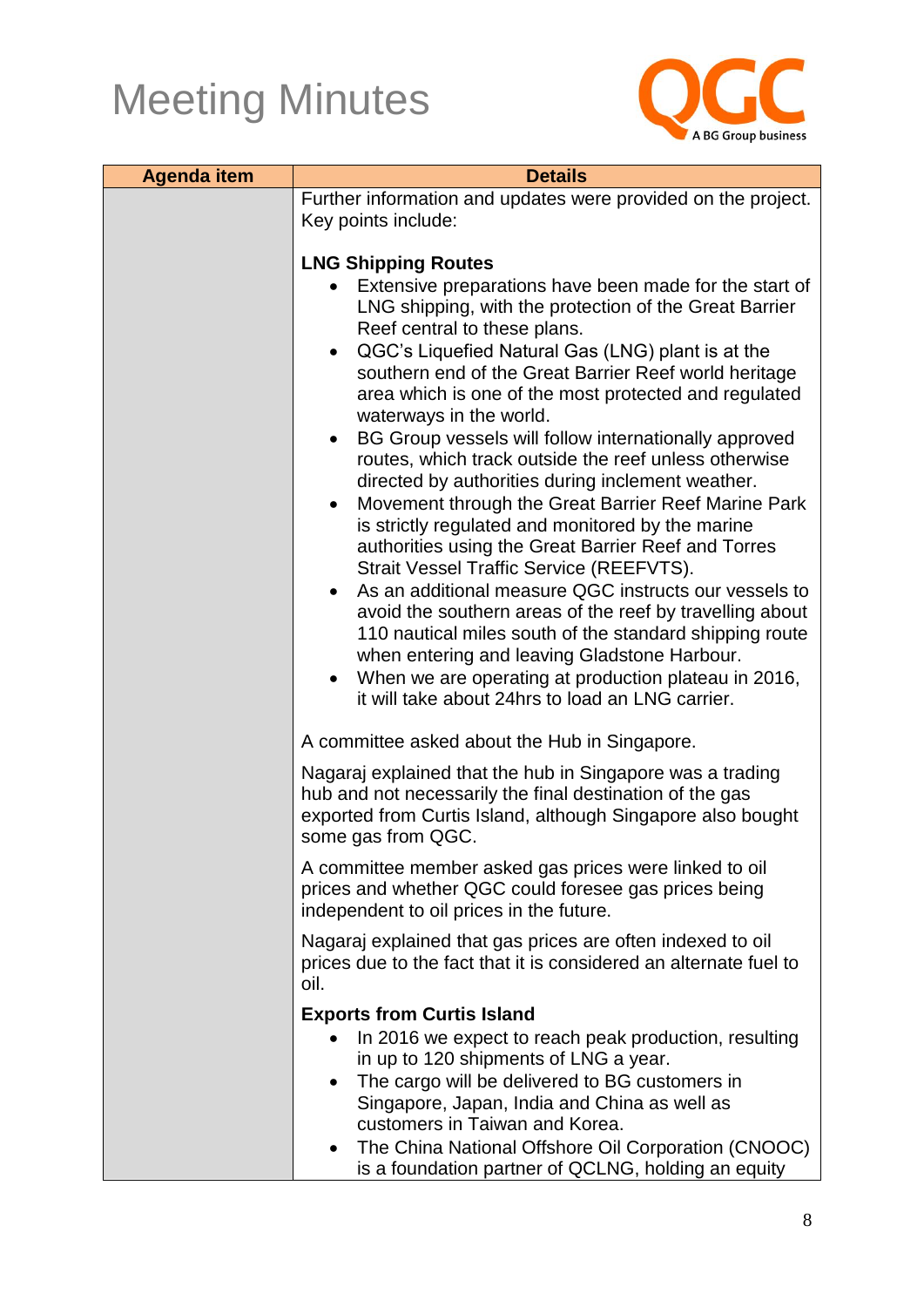

| <b>Agenda item</b> | <b>Details</b>                                                                                                                                                                                                                                                                                                     |
|--------------------|--------------------------------------------------------------------------------------------------------------------------------------------------------------------------------------------------------------------------------------------------------------------------------------------------------------------|
|                    | interest in the project as well as committing to LNG<br>purchases of 8.6 million tonnes per annum over 20<br>years.                                                                                                                                                                                                |
|                    | Tokyo Gas is another foundation customer, signing a<br>20-year agreement to purchase 1.2 million tonnes of<br>LNG annually. Tokyo Gas has also taken a (much<br>smaller) equity interest in the project.<br>Additionally, QGC will continue to supply to the<br>$\bullet$<br>domestic market long term until 2027. |
|                    | A committee member asked if there was an Emergency<br>Response plan in place for operations on Curtis Island and for<br>potential shipping incidents.                                                                                                                                                              |
|                    | Nagaraj explained that prior to construction of the plant QGC<br>submitted a Safety and Emergency Response Plan to the<br>regulator as part of meeting Government project approval<br>requirements.                                                                                                                |
|                    | Ben Power explained that Gladstone Ports Corporation<br>(GPC) had primary oversight of shipping activity in the port,<br>including pilot vessels. GPC coordinates and would activate<br>emergency response plans should a shipping incident occur<br>in the harbour.                                               |
|                    | A committee member asked who operated the LNG vessels.                                                                                                                                                                                                                                                             |
|                    | Nagaraj explained that BG Group owned most of their ships<br>and have their own shipping division that are charged with<br>shipping operations.                                                                                                                                                                    |
|                    | In response to claims that the Queensland CSG to LNG<br>projects were world firsts, a committee member asked what<br>was happening with the gas prior to development of this part<br>of the industry. For example CSG in the USA.                                                                                  |
|                    | Nagaraj explained that natural gas from shales, not coal<br>seams, was being extracted in North America.                                                                                                                                                                                                           |
|                    | <b>Next Steps in 2015</b><br>There are still a few milestones to achieve in 2015 before the<br>first phase of construction of the Queensland Curtis LNG<br>project is complete. These include:                                                                                                                     |
|                    | Commissioning and testing of Train 1, scheduled to be<br>completed in the coming quarter.<br>Train 2 is scheduled to come online later this year<br>$(Q3)$ .<br>In the coming months the Jordan CPP about 20km                                                                                                     |
|                    | north-east of Tara and the Woleebee Creek CPP 30km                                                                                                                                                                                                                                                                 |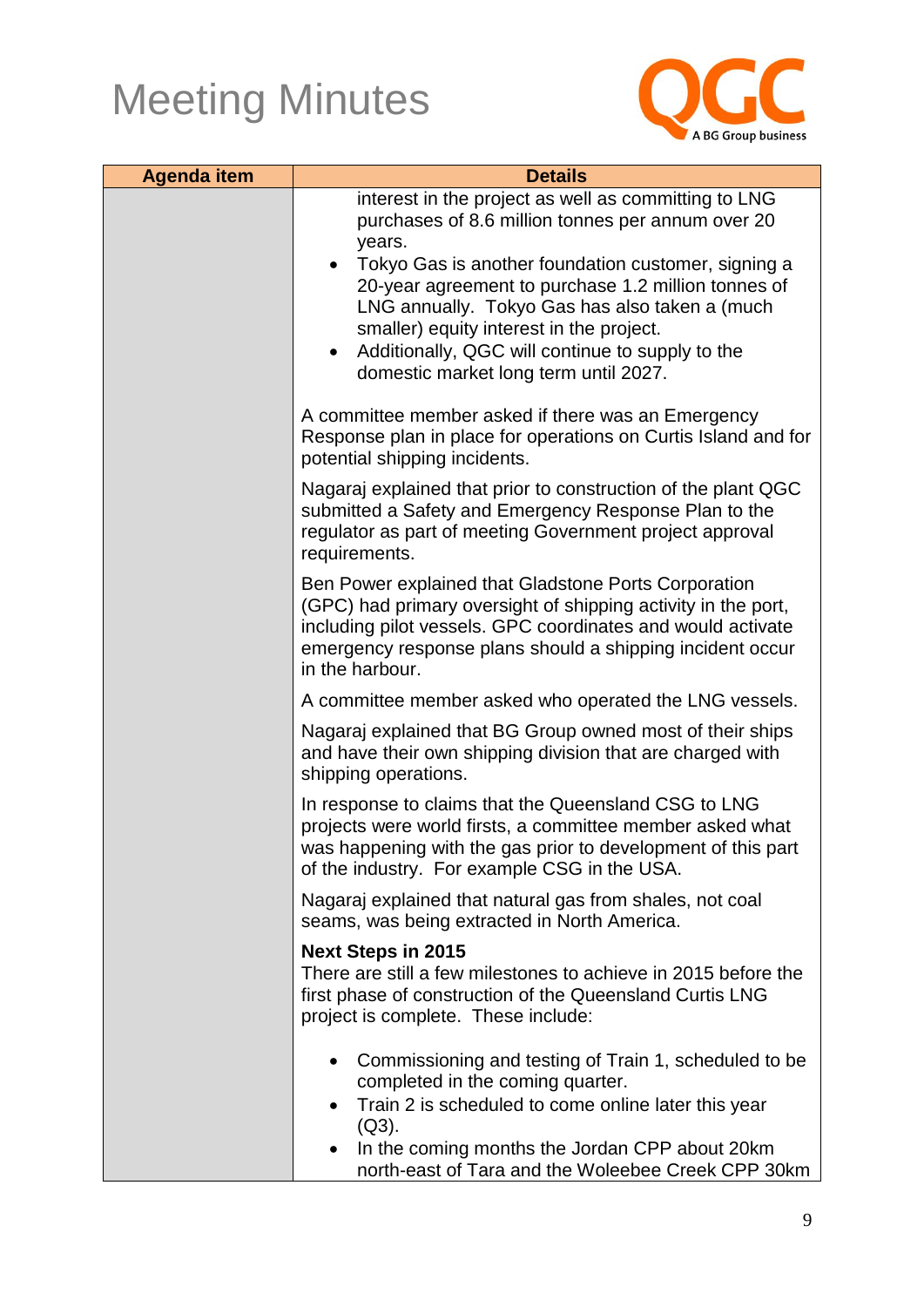

| <b>Agenda item</b> | <b>Details</b>                                                                                                                                                                                                                                                                                                                                                                                                                                                                                                                                                                                                                                                                                                                                                                                                                                                                                                                                                                                                                                                                                                                                                                                                 |
|--------------------|----------------------------------------------------------------------------------------------------------------------------------------------------------------------------------------------------------------------------------------------------------------------------------------------------------------------------------------------------------------------------------------------------------------------------------------------------------------------------------------------------------------------------------------------------------------------------------------------------------------------------------------------------------------------------------------------------------------------------------------------------------------------------------------------------------------------------------------------------------------------------------------------------------------------------------------------------------------------------------------------------------------------------------------------------------------------------------------------------------------------------------------------------------------------------------------------------------------|
|                    | west of Wandoan, and their supporting wells and field<br>compression stations, will be commissioned in<br>readiness to supply additional gas to Train 2 at the<br><b>QCLNG</b> facility.                                                                                                                                                                                                                                                                                                                                                                                                                                                                                                                                                                                                                                                                                                                                                                                                                                                                                                                                                                                                                       |
|                    | Once these steps are complete overall there will be:<br>More than 2,300 wells available for start-up, with more<br>than 2,060 voluntary access agreements<br>Almost 4,500km gathering pipeline now laid<br>17 field compression stations (FCSs)<br>4 central processing plants (CPPs)                                                                                                                                                                                                                                                                                                                                                                                                                                                                                                                                                                                                                                                                                                                                                                                                                                                                                                                          |
|                    | By mid-2016 the QCLNG facility will be operating at its design<br>capacity of about 8 million tonnes per year, with up to 120<br>LNG carrier visits per year.                                                                                                                                                                                                                                                                                                                                                                                                                                                                                                                                                                                                                                                                                                                                                                                                                                                                                                                                                                                                                                                  |
|                    | <b>Central and Southern Operations</b><br>The gas processing facilities and major pipelines have<br>been constructed in QGC's southern and central<br>tenement areas between Chinchilla and Tara.<br>There are two Central Processing Plants (CPP's) and<br>nine Field Compression Stations (FCS) now operating<br>in this region, with the Jordan CPP and its three feeder<br>FCS' to come on-stream shortly.<br>As construction activity declines there should also be a<br>$\bullet$<br>reduction in traffic activity with fewer trucks hauling<br>materials. Instead there will be operators in light<br>vehicles who spend their shifts moving between well<br>sites to monitor their performance.<br>Drilling of new wells is continuing, but at a reduced rate<br>from that required in 2012-2014 to ensure first LNG<br>production. QGC will be drilling on average 25 wells a<br>month.<br>Presently there are approximately 600 well sites in the<br>$\bullet$<br>Southern region and 500 in the Central region<br>For 2015 approximately 460 new wells will be put on<br>production (PoP).<br>This is an indicative figure as the business is<br>continually reviewing its gas requirements and the |
|                    | areas (North, Central, South) in which to develop wells<br>in line with our existing gas compression facility needs.<br>Now that the compression stations are running flaring<br>can be managed through these facilities, rather than<br>through individual well sites - unless the facilities were<br>undergoing maintenance.                                                                                                                                                                                                                                                                                                                                                                                                                                                                                                                                                                                                                                                                                                                                                                                                                                                                                 |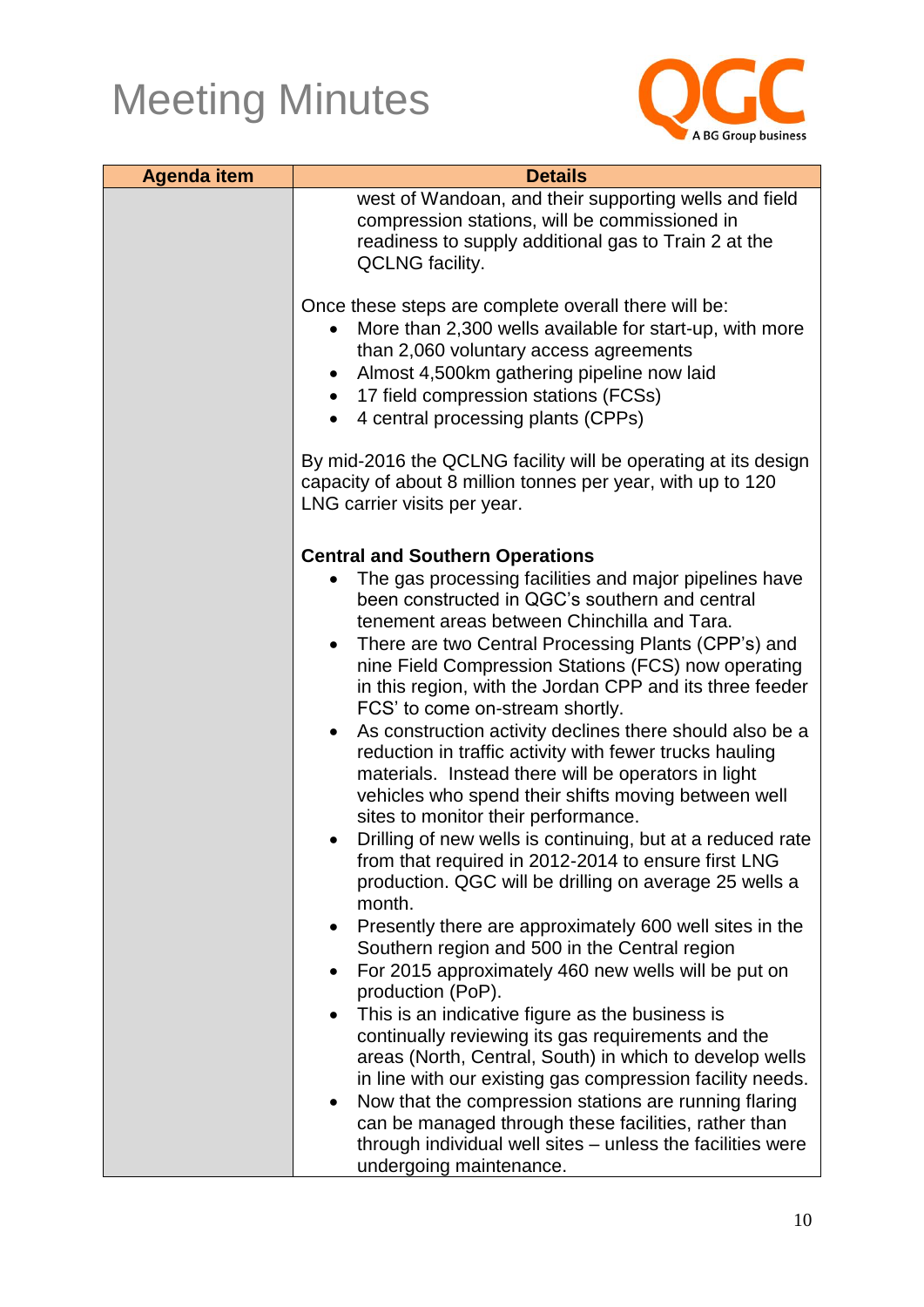

| <b>Agenda item</b> | <b>Details</b>                                                                                                                                                                                                                                                                                                   |
|--------------------|------------------------------------------------------------------------------------------------------------------------------------------------------------------------------------------------------------------------------------------------------------------------------------------------------------------|
|                    | QGC has 4 drilling rigs and 10 service rigs operating<br>across its southern, central and northern development<br>areas.                                                                                                                                                                                         |
|                    | A committee member asked about the size of the Ruby Jo<br>camp.                                                                                                                                                                                                                                                  |
|                    | Nagaraj explained that the actual Ruby Jo camp had 650<br>beds and an additional 250 bed construction camp was also<br>built.                                                                                                                                                                                    |
|                    | Nagaraj explained that the Operations workforce in the<br>Southern region would be 250-300 people. The floating<br>workforce for shutdowns and major overhauls could be<br>between 150-250 people. All would be adequately<br>accommodated at the Ruby Jo camp for works pertaining to<br>the Southern Region.   |
|                    | A committee member made a comment that came from their<br>community that QGC is housing Operations & Maintenance<br>staff in local housing.                                                                                                                                                                      |
|                    | Elizabeth Cooney explained that ideally QGC would want<br>their staff to live locally where possible from a community<br>integration perspective, but also a cost perspective.                                                                                                                                   |
|                    | Elizabeth Cooney mentioned that QGC's Human Resources<br>function was currently undertaking workforce planning for<br>staff.                                                                                                                                                                                     |
|                    | Elizabeth Cooney reminded the committee that QGC as part<br>of our QCLNG Coordinator General conditions had built<br>houses in the region and were required to house the<br>workforce in camps during construction.                                                                                              |
|                    | A committee member asked why camps were not being<br>closed now that construction was over.                                                                                                                                                                                                                      |
|                    | Elizabeth Cooney in response said that the QCLNG project<br>required people with unique skills that may not be based<br>locally. In other cases some staff may not want to live locally<br>and may choose to be on roster. This means that FIFO/DIDO<br>were then the options that are available to these staff. |
|                    | Elizabeth Cooney said that QGC had already closed some<br>camps and this was continuing now that construction was<br>over. Some camps would remain open to accommodate the<br>operations workforce.                                                                                                              |
|                    | A committee member asked what the average staff retention<br>rates were for QGC as they understood it was nine months.                                                                                                                                                                                           |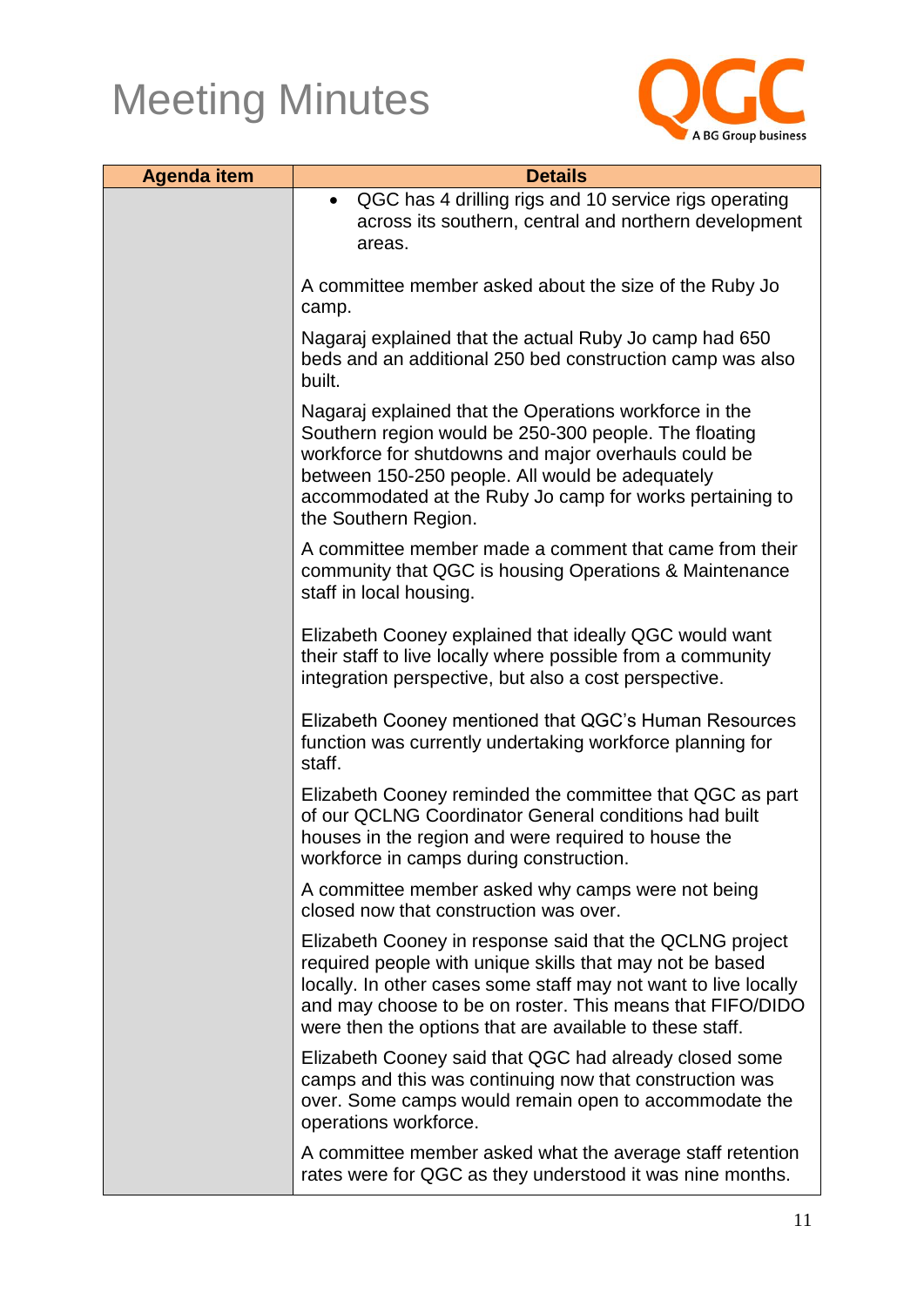

| <b>Agenda item</b> | <b>Details</b>                                                                                                                                                                                                                                                                                                                                                                                                                                                                                                                                                                                                                                                                                                                                                                                                                                                                                                                                                                                                                                                                                                                                                                                                                                                                                                                                                                                                                                                                                                                                                                                                                                                                                                                                                                                                                                  |
|--------------------|-------------------------------------------------------------------------------------------------------------------------------------------------------------------------------------------------------------------------------------------------------------------------------------------------------------------------------------------------------------------------------------------------------------------------------------------------------------------------------------------------------------------------------------------------------------------------------------------------------------------------------------------------------------------------------------------------------------------------------------------------------------------------------------------------------------------------------------------------------------------------------------------------------------------------------------------------------------------------------------------------------------------------------------------------------------------------------------------------------------------------------------------------------------------------------------------------------------------------------------------------------------------------------------------------------------------------------------------------------------------------------------------------------------------------------------------------------------------------------------------------------------------------------------------------------------------------------------------------------------------------------------------------------------------------------------------------------------------------------------------------------------------------------------------------------------------------------------------------|
|                    | Elizabeth Cooney responded that information in relation to<br>employment figures would be explained later in the meeting.<br>However, she reminded the committee that QGC has been in<br>the construction phase until recently and construction<br>contracts were relatively short contracts.                                                                                                                                                                                                                                                                                                                                                                                                                                                                                                                                                                                                                                                                                                                                                                                                                                                                                                                                                                                                                                                                                                                                                                                                                                                                                                                                                                                                                                                                                                                                                   |
|                    | <b>Upstream Operations Supply Base</b><br>Construction of the Upstream Operations Supply Base<br>(UOSB) began in October 2014 and is on track for<br>completion in May 2015<br>The UOSB is located in the Chinchilla Industrial Park<br>$\bullet$<br><b>Cnr Auburn and Osbourne St Chinchilla</b><br>Construction is over 85% complete<br>$\bullet$<br>Once complete the site will warehouse supplies for the<br>$\bullet$<br>ongoing maintenance and operation of QGC's<br>Upstream facilities.<br>Overall site size is approximately 20000 square metres<br>$\bullet$<br>or 5.5 acres<br>Shed size is approximately 4500m2 or 1 acre and is<br>$\bullet$<br>100m long and 45m wide<br>The shed can fit approximately 2500 pallets<br>$\bullet$<br>Two 251KL water tanks are installed on site in case of<br>$\bullet$<br>fire and provide water to the heat activated fire safety<br>sprinkler system<br>There is a weed wash down facility on site<br>$\bullet$<br>A total of 21 staff members will be based at the office -<br>$\bullet$<br>this will be current staff members who are presently<br>based at other site locations<br>Environmentally friendly design includes additional<br>$\bullet$<br>insulation, alternatives to fans to promote air flow<br>through building e.g. louvers, vents, LED lighting is<br>used for a majority of lighting, translucent panels<br>provide natural light throughout the shed space, two<br>bio retention filtration pits to capture and filter water<br>run-off from the site.<br>A committee member asked whether QGC considered<br>outsourcing the management of the supply base to the local<br>market.<br>Nagaraj explained that there is a supply chain function in<br>QGC that would operate the supply base and that the facility<br>was primarily a procurement and storage facility. |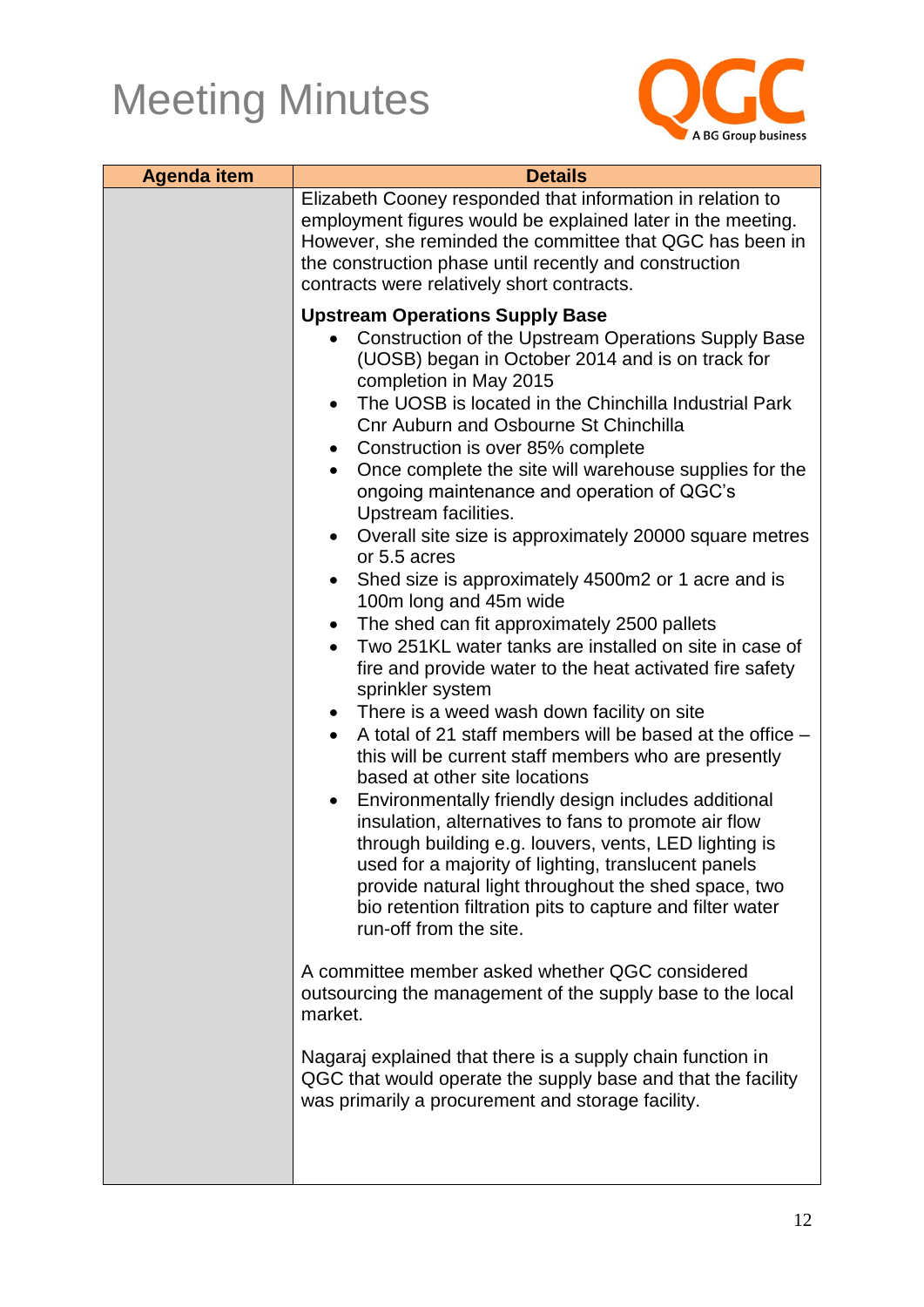

| <b>Agenda item</b> | <b>Details</b>                                                                                                                                                                                                                                               |
|--------------------|--------------------------------------------------------------------------------------------------------------------------------------------------------------------------------------------------------------------------------------------------------------|
|                    | <b>Location of Surat Workforce</b>                                                                                                                                                                                                                           |
|                    | Some forecast workforce data was compiled in December                                                                                                                                                                                                        |
|                    | 2014 with indicative workforce forecasts until the end of                                                                                                                                                                                                    |
|                    | December 2015. It was acknowledged that these figures may                                                                                                                                                                                                    |
|                    | change according to business need.                                                                                                                                                                                                                           |
|                    |                                                                                                                                                                                                                                                              |
|                    | Approximately 30% of our current upstream employees<br>live locally in the region.                                                                                                                                                                           |
|                    | QGC encourages our people to live locally and offers a<br>range of incentives including relocation support and                                                                                                                                               |
|                    | allowances.                                                                                                                                                                                                                                                  |
|                    | The roles of some of our workforce are changing and<br>the number of people required on a 24/7 basis, day<br>and night-shift basis will reduce once the business is<br>fully operational.                                                                    |
|                    | The business needs to be flexible as many skilled<br>$\bullet$<br>employees prefer FIFO engagement.                                                                                                                                                          |
|                    | <b>Transition from construction to operations</b>                                                                                                                                                                                                            |
|                    | As QGC transitions to operations we will have less                                                                                                                                                                                                           |
|                    | demand, a reduced workforce and fewer contracts                                                                                                                                                                                                              |
|                    | QGC will be spending less per year in operations than<br>$\bullet$                                                                                                                                                                                           |
|                    | during the construction phase                                                                                                                                                                                                                                |
|                    | Some local businesses will notice this reduction<br>$\bullet$                                                                                                                                                                                                |
|                    | Like any business, QGC needs to minimise costs in                                                                                                                                                                                                            |
|                    | order to remain sustainable in the long term                                                                                                                                                                                                                 |
|                    | QGC maintains an ongoing commitment to local                                                                                                                                                                                                                 |
|                    | content                                                                                                                                                                                                                                                      |
|                    | Major contractors are required to support local content<br>and Indigenous participation                                                                                                                                                                      |
|                    | Major contractors are also required to develop a local<br>content plan, set targets for engagement of local<br>suppliers and report on local content outcomes<br>including local employment and training<br>QGC has developed a local content strategy which |
|                    | aims to help increase local supplier capability and<br>include local content in our supply chain<br>Social investment will also support enterprise                                                                                                           |
|                    | development and strengthen local chambers of<br>commerce                                                                                                                                                                                                     |
|                    | QGC voluntarily reports on local content outcomes<br>annually to the Queensland Resources Council (local<br>content code of practice)                                                                                                                        |
|                    |                                                                                                                                                                                                                                                              |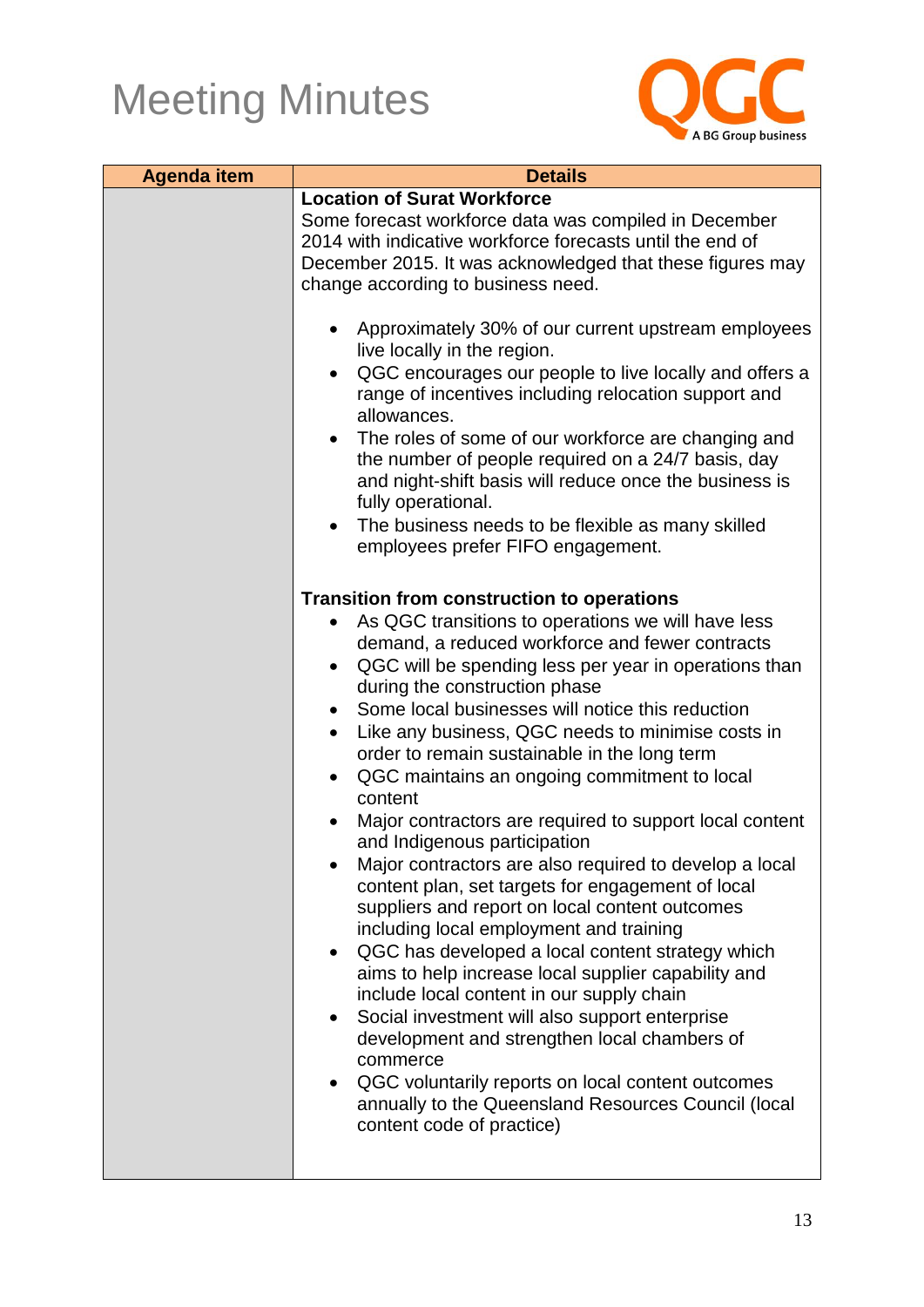

| <b>Agenda item</b> | <b>Details</b>                                                                                                    |
|--------------------|-------------------------------------------------------------------------------------------------------------------|
| h. Key Topic       | Elizabeth Cooney, Community Engagement Manager,                                                                   |
| <b>Update</b>      | provided the committee with an update on the Chinchilla                                                           |
|                    | airport repairs and upgrade. Key points include:                                                                  |
|                    | Chinchilla Airport considered integral to QGC's central                                                           |
|                    | hub                                                                                                               |
|                    | \$4.7 million has been allocated to Western Downs<br>$\bullet$                                                    |
|                    | Regional Council (WDRC) airport design and repair                                                                 |
|                    | project                                                                                                           |
|                    | WDRC will project manage the contractor<br>$\bullet$                                                              |
|                    | Repairs to aid airport operations to include:                                                                     |
|                    | Strengthened pavement (from a PCN 4 to a<br>$\circ$                                                               |
|                    | PCN 6) – improved safety, integrity,                                                                              |
|                    | reduced maintenance burden for WDRC                                                                               |
|                    | Stop ways – improved safety and new potential<br>$\circ$                                                          |
|                    | for larger aircraft (e.g. Dash 8 turbo-prop -                                                                     |
|                    | Qantas flight Brisbane-Roma)                                                                                      |
|                    | Lighting – improved safety at night and during<br>$\circ$<br>inclement weather                                    |
|                    | Weather station – improved safety from more<br>$\circ$                                                            |
|                    | data available                                                                                                    |
|                    | Repairs will enhance the existing asset and make it a<br>$\bullet$                                                |
|                    | more transport-friendly location for potential                                                                    |
|                    | businesses                                                                                                        |
|                    | Construction proposed for May - July 2015.<br>$\bullet$                                                           |
|                    | Miles Airport will be the alternative during construction<br>$\bullet$                                            |
|                    | with QGC operating buses between Chinchilla and                                                                   |
|                    | Miles.                                                                                                            |
|                    |                                                                                                                   |
|                    | Ben Power, Manager Land and Environment, provided the                                                             |
|                    | committee with an update on the Land and Environment                                                              |
|                    | topics. Key points include:                                                                                       |
|                    |                                                                                                                   |
|                    | <b>Rural Property Management</b>                                                                                  |
|                    | QGC has moved to a longer term, larger scale                                                                      |
|                    | approach to managing its rural property portfolio                                                                 |
|                    | In late 2014 QGC advertised for expressions of interest<br>$\bullet$                                              |
|                    | (EOI) for tender invites for a number of property zones<br>The level of interest received through the EOI process |
|                    | was very high                                                                                                     |
|                    | Applications are currently being assessed before                                                                  |
|                    | inviting tenders                                                                                                  |
|                    | Because of the significant interest, it is taking longer                                                          |
|                    | than expected to review all the EOI's prior to inviting                                                           |
|                    | tenders                                                                                                           |
|                    | Once all EOI's have been reviewed suitable applicants                                                             |
|                    | will be invited to tender                                                                                         |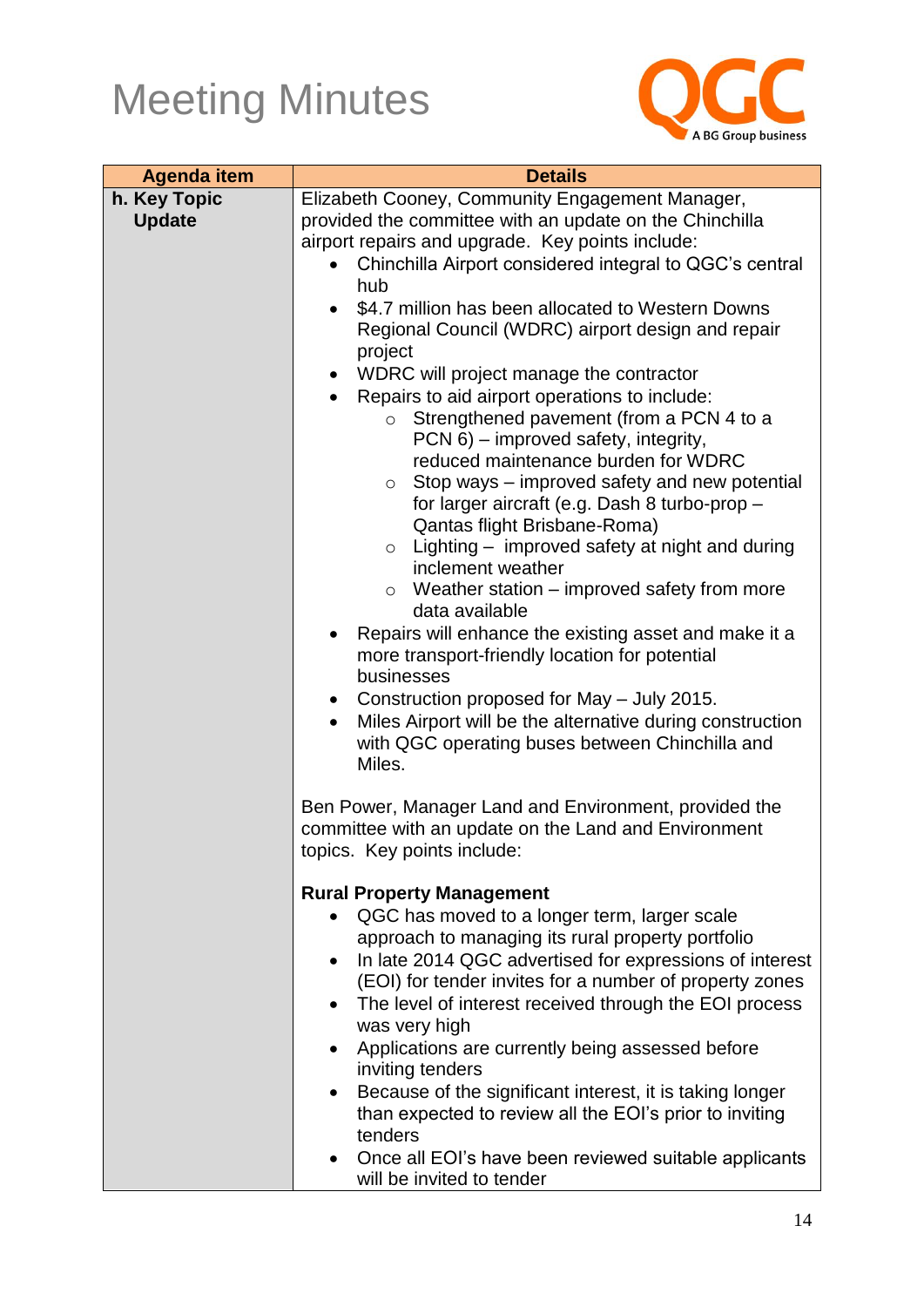

| <b>Agenda item</b>                 | <b>Details</b>                                                                                                        |
|------------------------------------|-----------------------------------------------------------------------------------------------------------------------|
|                                    | The tender period will be for a length of approximately<br>$\bullet$                                                  |
|                                    | six weeks which allows some additional time for<br>businesses who are unfamiliar with the process                     |
|                                    | QGC continue working with existing agistors to<br>$\bullet$                                                           |
|                                    | manage any short term arrangements.                                                                                   |
|                                    | <b>Surat North Approval</b>                                                                                           |
|                                    | The Federal Government has approved the Surat                                                                         |
|                                    | Basin Acreage Project under Environmental Protection                                                                  |
|                                    | and Biodiversity Conservation Act 1999.<br>This authorises development of 400 wells defined by<br>$\bullet$           |
|                                    | ATP852/ATP768.                                                                                                        |
|                                    | If the project is approved by BG Group, project                                                                       |
|                                    | development would take place on about 2500ha, or 2%<br>of the area, with up to 1,400ha affected at any one            |
|                                    | time.                                                                                                                 |
|                                    | <b>Drop-in Information Session</b>                                                                                    |
|                                    | Following on from sessions held last year, QGC is                                                                     |
|                                    | holding another drop-in information session to provide                                                                |
|                                    | an update on our activities in and around Wandoan<br>This will give landholders the opportunity to speak<br>$\bullet$ |
|                                    | face-to-face with QGC representatives, ask questions                                                                  |
|                                    | and provide any feedback they have                                                                                    |
|                                    | Invites have been sent to 100 landholders.                                                                            |
|                                    | <b>Salt Storage and Management</b>                                                                                    |
|                                    | Regulated waste facilities are the base case for salt<br>management.                                                  |
|                                    | QGC has spent \$20 million investigating technologies                                                                 |
|                                    | to treat salt for commercial use. The technology is not<br>currently feasible.                                        |
|                                    | Salt can be safely encapsulated on two QGC-owned<br>sites at the Central and Northern Water Treatment                 |
|                                    | Plants without trucking salt across Queensland.                                                                       |
|                                    | QGC is working with industry to share salt facilities                                                                 |
|                                    | wherever possible and minimise the total number.                                                                      |
|                                    | QGC will be discussing with the new State<br>Government in coming months.                                             |
|                                    |                                                                                                                       |
| i. Social                          | Elizabeth Cooney, Community Engagement Manager,                                                                       |
| <b>Investment</b><br><b>Update</b> | provided the committee with an update on QGC's Social<br>Investment Program. Key points include:                      |
|                                    |                                                                                                                       |
|                                    |                                                                                                                       |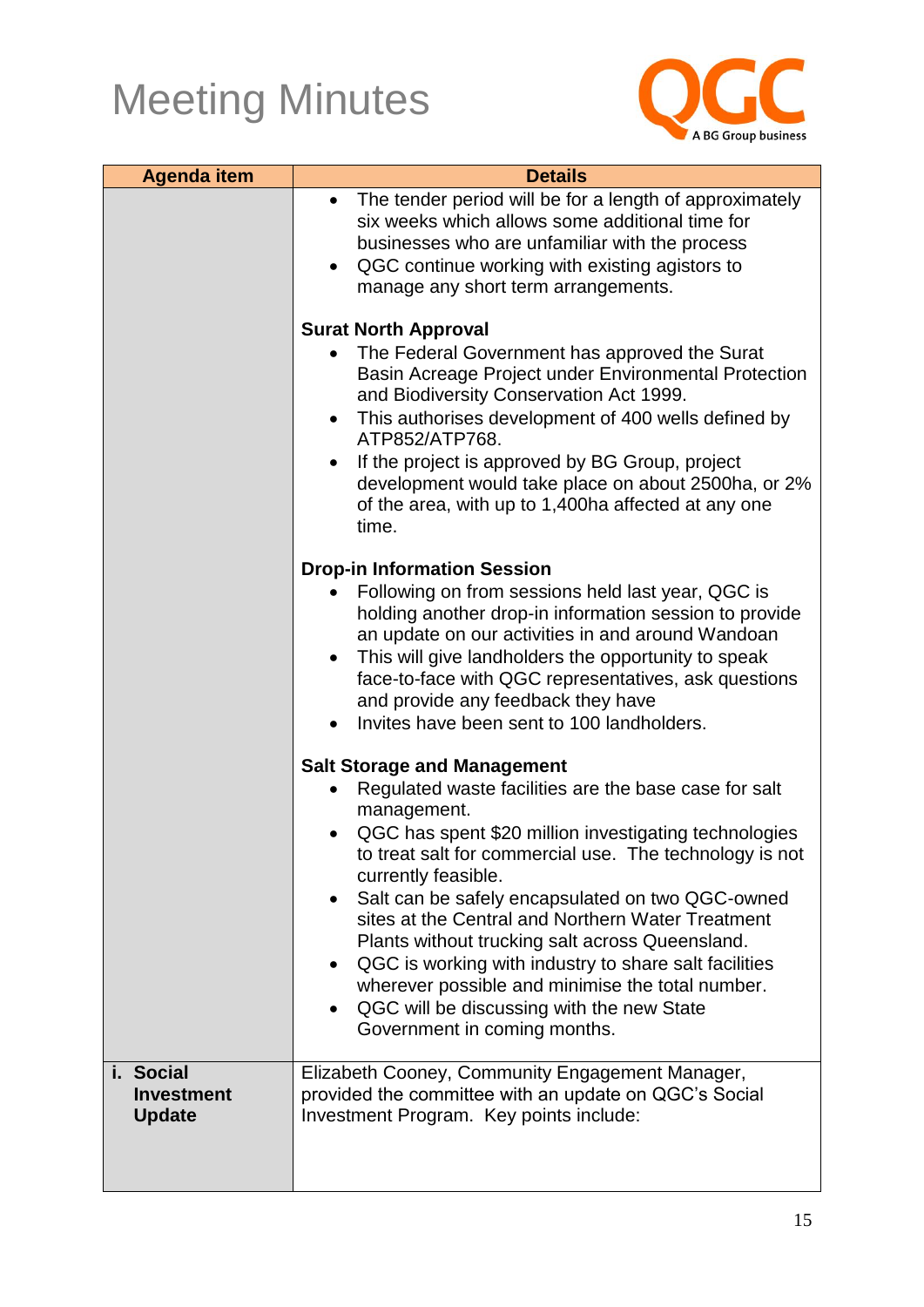

| <b>Agenda item</b> | <b>Details</b>                                                                                                                                                                                                                                                                                                                                                                                                                                                                                                                                                 |
|--------------------|----------------------------------------------------------------------------------------------------------------------------------------------------------------------------------------------------------------------------------------------------------------------------------------------------------------------------------------------------------------------------------------------------------------------------------------------------------------------------------------------------------------------------------------------------------------|
|                    | <b>STEM Education:</b>                                                                                                                                                                                                                                                                                                                                                                                                                                                                                                                                         |
|                    | Continuing to support programs in primary and<br>secondary schools in the Western Downs - F1 in<br>schools; Wonder of Science, trade camps<br>New partnership in STEM to be announced in coming<br>$\bullet$<br>months. Will cover education, teacher Professional<br>Development, public engagement, research. All<br>Brisbane activities will directly benefit regions<br>Chinchilla State School and State High School<br>$\bullet$<br>involved in pilot.                                                                                                   |
|                    | <b>Enterprise Development:</b>                                                                                                                                                                                                                                                                                                                                                                                                                                                                                                                                 |
|                    | CCIQ program supporting local chambers well<br>underway with chambers in Chinchilla, Miles, Tara and<br>Jandowae<br>These local chamber members are now also members<br>$\bullet$<br>of the state chamber of commerce, CCIQ and able to<br>access CCIQ services and support including Human<br>Resources and Industrial Relations phone support<br>New chamber websites being launched in March and<br>$\bullet$<br>April<br>Financial support for targeted membership drives for<br>chambers<br>Wandoan chamber now in a position to participate<br>$\bullet$ |
|                    | Supporting local business capability and resilience<br>$\bullet$<br>through workshops with chambers<br>First workshops April 21-22 in Chinchilla.                                                                                                                                                                                                                                                                                                                                                                                                              |
|                    | <b>Enhancing Regional Liveability:</b>                                                                                                                                                                                                                                                                                                                                                                                                                                                                                                                         |
|                    | QGC Communities Fund Round 1 open until 31 March;<br>grants assessment panel EOI underway, non-RCCC<br>members can nominate to participate<br>Delivered five information sessions for new Fund in<br>Chinchilla, Tara, Wandoan and Miles<br>Western Downs Road Safety Group. This group has a<br>suite of initiatives to implement; QGC is supporting the<br>groups first campaign.                                                                                                                                                                            |
|                    | Action: Interested committee members to complete and<br>return the expression of interest (EOI) forms to participate on<br>the grants assessment panel. Non-QGC Community<br>Consultative Committee members can also be nominated by<br>committee representatives for consideration for the panel.                                                                                                                                                                                                                                                             |
|                    | <b>Community Engagement:</b><br><b>Chinchilla Melon Festival</b><br>QGC Melonheads competition                                                                                                                                                                                                                                                                                                                                                                                                                                                                 |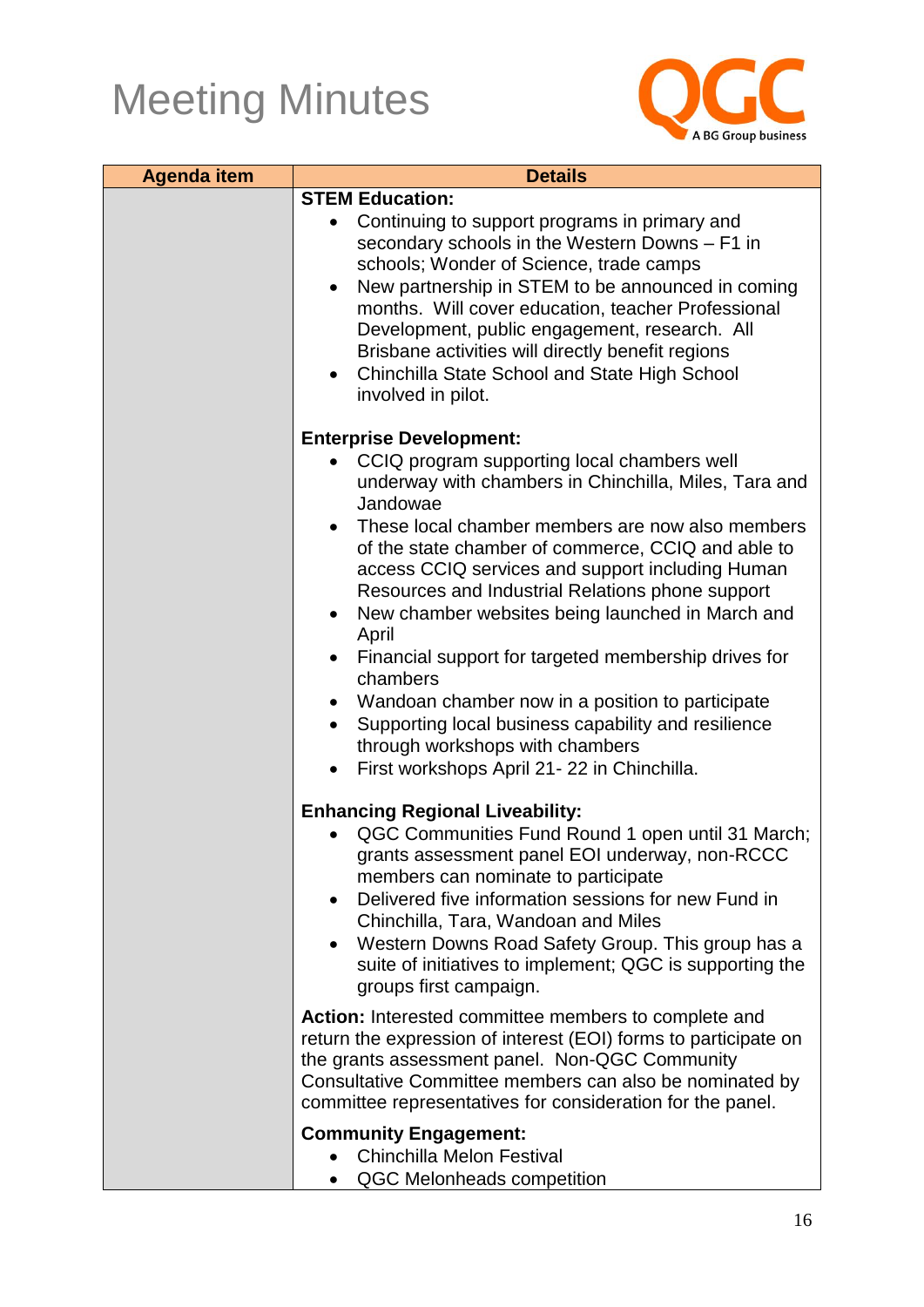

| <b>Agenda item</b>             | <b>Details</b>                                                                                                                                                                                                                                                                                                                                                                                        |
|--------------------------------|-------------------------------------------------------------------------------------------------------------------------------------------------------------------------------------------------------------------------------------------------------------------------------------------------------------------------------------------------------------------------------------------------------|
|                                | Tara Futures Group Year Ahead Luncheon<br>Wandoan Chamber of Commerce Business Dinner<br>St Patrick's Day Dinner Dance, Wandoan Health<br>Auxiliary<br><b>QGC Community Fund information sessions</b><br>Landholder information sessions<br>Response to activism<br><b>QLD Ballet</b><br>Launch Operations Bulletin, Links Australia magazine,<br>an opt in email will be sent over the coming weeks. |
|                                | <b>Queensland Ballet</b><br>Committee members held a discussion about the level of<br>community interest in Queensland Ballet programs being held<br>in the Western Downs.<br>Community representatives confirmed there would be interest<br>in Queensland Ballet partnership programs.                                                                                                               |
| Items for next<br>Ъ.<br>agenda | Deb Camden invited the Committee to propose agenda items<br>for the next meeting.<br>No agenda items were raised for the upcoming meeting.                                                                                                                                                                                                                                                            |

#### **4. General Business**

No general business items were raised.

#### **5. Meeting Close**

The next Central/Southern Regional Community Consultative Committee meeting will be held in Tara on Thursday 11 June 2015 at the Tara Customer Service Centre at 9am.

The meeting was closed by Deb Camden at 12.00pm.

#### **6. Central/Southern Gas Field Community Committee Members**

| <b>Representative</b>  | <b>Organisation</b>                        |
|------------------------|--------------------------------------------|
| <b>Doreen Goldsmid</b> | <b>Chinchilla Family Support Centre</b>    |
| <b>Leanne Evans</b>    | Chinchilla State School P&C                |
| <b>Patricia Peck</b>   | Wieambilla Estates Rural Subdivision       |
| <b>Jayne Swift</b>     | Ozcare                                     |
| <b>Terri Cobb</b>      | <b>Western Downs Regional Council</b>      |
| <b>Leisa Finch</b>     | <b>Myall Youth and Community Network</b>   |
| <b>Dean Russell</b>    | Dalby State High School                    |
| <b>Bill Blake</b>      | Chinchilla Community Commerce and Industry |
| <b>Ros Wade</b>        | <b>Tara Neighbourhood Centre</b>           |